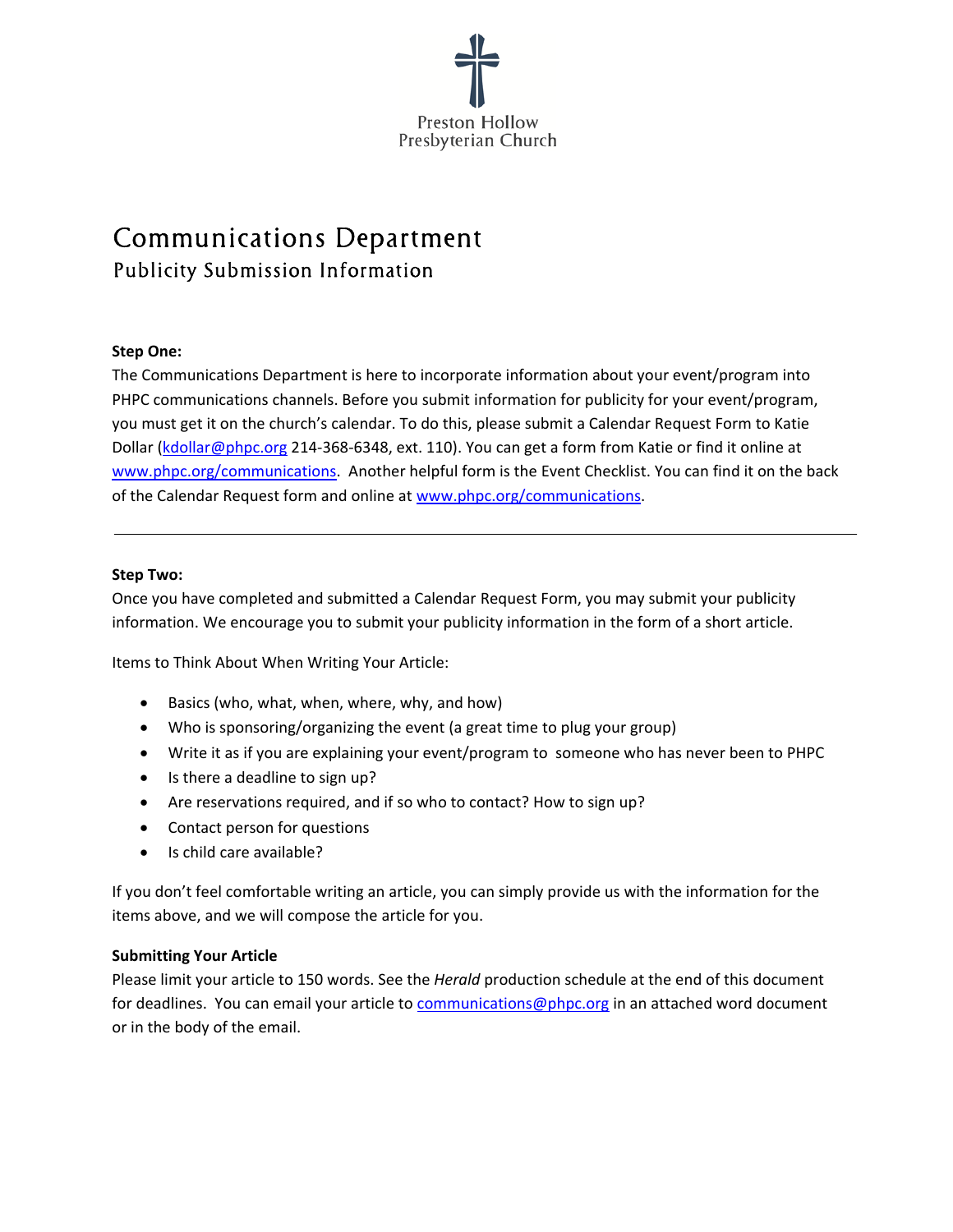# PHPC Communications Department

Page 2 of 3

#### **Once You Submit Your Information**

The Communications Department will create a publicity plan that may include promotion in the channels below. We will create this plan for your group. However, if you would like to indicate specific dates/issues/channels, please let us know. The Department will try to honor your requests based upon available time and space. However, the Department reserves the right to edit submitted publicity and determine appropriate channels for event promotion.

- *Herald* Print magazine mailed 5X a year to approximately 1,800 (members and visitors)
- Email News Electronic newsletter emailed weekly (Thursdays) to members and visitors
- Monitors Updated weekly
- Sunday Bulletin Announcement (*The PHPC Weekly*)
- Church Website Calendar and special pages
- PHPC Social Media: Facebook, Twitter

#### **Other Venues Scheduled Through the Communications Department**

#### Counter Reservations

If you would like to reserve a counter in the Atrium, please include this information in your publicity submission. Please note: ticket and product sales must be approved by the Finance Committee (contact Trey Angel at tangel@phpc.org or 214-368-6348, ext. 139).

#### Minute for Missions, Special Announcements, Pulpit Announcements

Minute for Missions and Special Announcements are made during worship services by a volunteer. Pulpit announcements are made by a Pastor. The Communications Department, along with the Pastors, reserves the right to determine the need for these announcements and to place them on the schedule.

#### Bulletin Inserts

Occasionally, one-page flyers/documents are distributed with the Sunday bulletin. Due to cost and staff time, these are done as seldom as possible. The Communications Department reserves the right to determine the need for an insert.

#### Other Services

The Department is also available to help with setting up online registration, paper registration forms, brochures, tickets, external promotion, and branding. Please let us know if you need assistance.